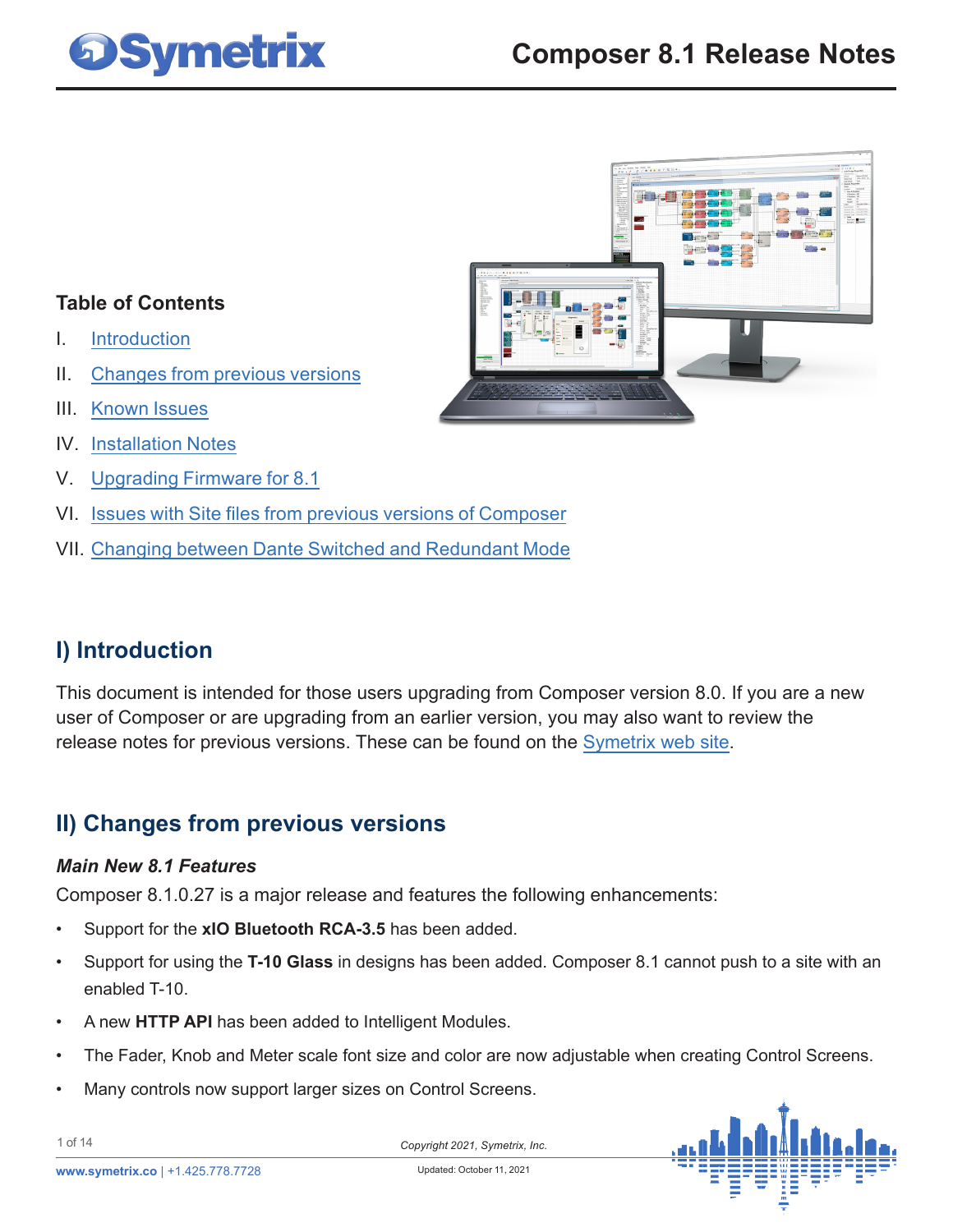### *8.1 Major Fixes*

The following important issues have been resolved in Composer 8.1.0.27:

- AEC: AEC modules would sometimes not pass audio under very specific combinations
- ARC-3: Menus would not display properly when pushed from Composer configured to Override Windows High DPI Settings
- ATI and VOIP Cards: Some faders were incorrectly set at maximum value when exported to SymVue
- Composer: Crash would occur when trying to access a Dante device with more than 64 channels like the Dante PCIe card
- Composer: Crash would rarely occur with a particular set of circumstances resulting in a blank Dante Tx Channel name
- Composer: Multichannel Vias in site view could slow the application or cause Composer to crash
- Control Server: Control Screens with Numerics would sometimes not load properly or load very slowly
- Control Server: Factory Reset via Web Admin could cause the unit to become unresponsive and never fully boot in some circumstances
- Control Server: Sometimes would stop working and require power cycle
- Intelligent Module: Crash could occur when trying to send to port that wasn't connected
- Intelligent Module: TCP connections would remain connected after being closed in some situations causing unreliable operation
- T-5: Would sometimes hang while booting and not load the control screen, sometimes showing a dark screen or just the Symetrix logo
- VOIP Card: Was not recalling parameter changes after a device reboot
- W Series: Menus would not display properly when pushed from Composer configured to Override Windows High DPI Settings
- xIO Devices: Preset Parameter values were sometimes recalled incorrectly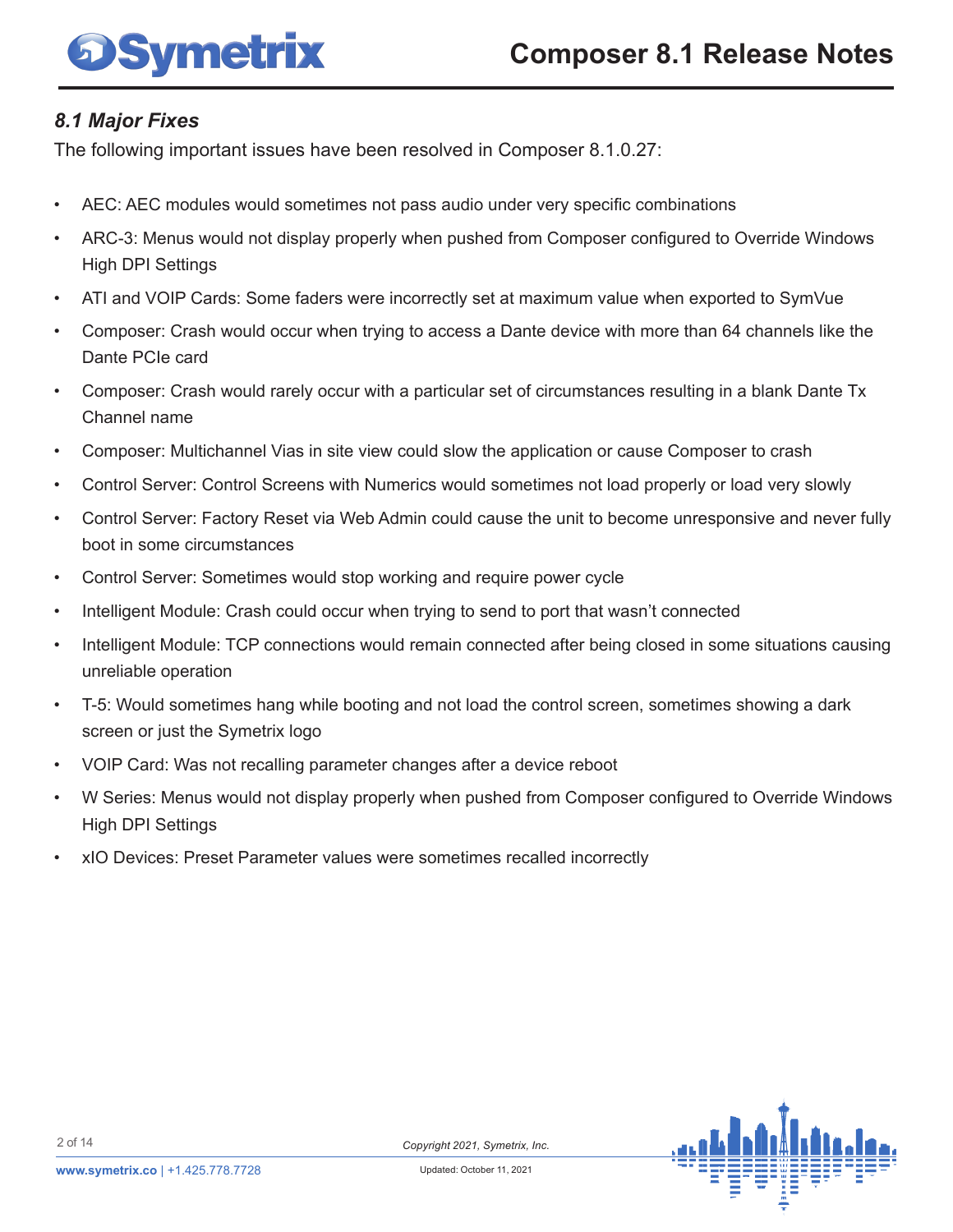### *8.1 Other Fixes and Improvements*

The following issues have been resolved or improved in Composer 8.1.0.27:

- ARC-3: Blank menu names or menu items were not displayed correctly
- ARC-3: Navigating to the 32nd menu would not always work properly
- Composer: Could not remove Remote Control assignment within Matrix Mixer in some cases
- Composer: Could not set the text of the SymVue Exit or Logout button to blank
- Composer: Dante XML for RDL DD-BN40 product has incorrect information on input number available from device
- Composer: Matrix grid controls would sometimes not be present in a Preset when stored from a Control Screen
- Composer: Numerics copied to control screens could not be resized large enough
- Composer: Sometimes Composer would continue to show a Preset that contained an Intelligent Module Control after it had been removed
- Composer: Super Matrix pop-ups showed wrong channel
- Composer: Tool Tips would not show properly in some situations when zoomed in or out
- Composer: URL images would sometimes disappear and not update after an Undo in a Control Screen
- Composer: URL images wouldn't update immediately when URL changes in a Control Screen
- Composer: Various minor navigational issues with remotes in the Search Bar and Locator Bar could occur
- Control Screen: Copying individual controls to Control Screens sometimes copied all controls.
- Control Server: Downgrades could cause the unit to not operate correctly in some circumstances
- Intelligent Module: "Allow Remote Control" setting needed to be set before adding the control to a control screen in order to function.
- Intelligent Module: A variety of issues related to TCP scripting functionality could occur leading to unexpected behavior
- Intelligent Module: Changes to Labels by a script were not always reflected on SymVue Control Screens
- Intelligent Module: Control Linking state was incorrectly reset to Stand Alone on Intelligent Module Import
- Intelligent Module: Dropdown lists were not functioning properly in Intelligent Modules used on T-5 or Control Server
- Intelligent Module: Duplicated Intelligent Module controls would sometimes be named incorrectly
- Intelligent Module: Fader/Knob/Up/Down controls didn't show the Custom Units Format property when the Units were set to Custom



3 of 14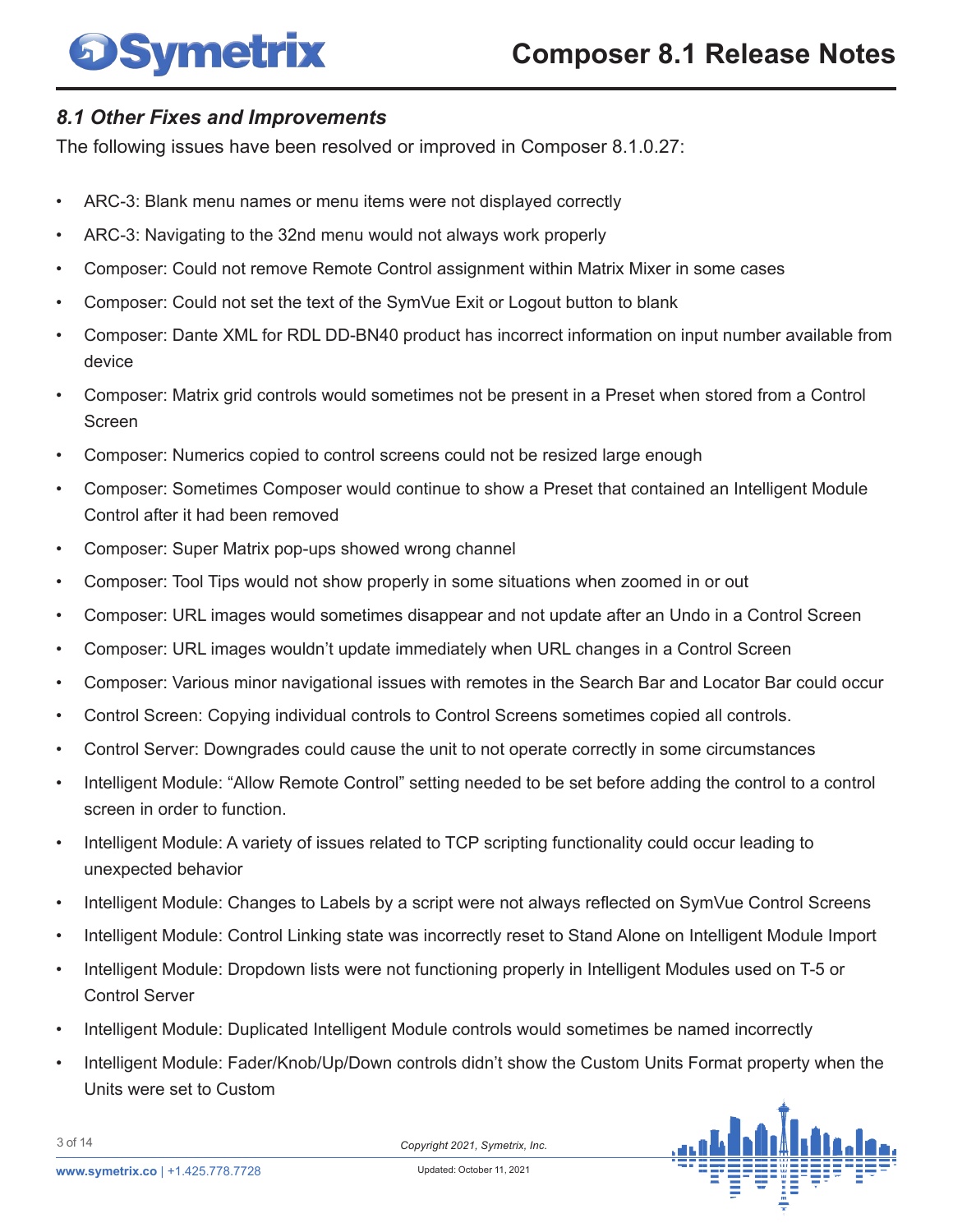### *8.1 Other Fixes and Improvements continued...*

- Intelligent Module: In the Execution Statistics view, the Unit Skipped Passes count was not properly restarted when pressing the Reset buttons
- Intelligent Module: Undo/Redo did not work for changes made to Intelligent Module Control Views
- Intelligent Module: Video Stream images in Intelligent Modules were incorrectly stretched to fill the space
- Module Firmware: Automix Combiner modules would not hold parameter changes after a device reboot in some configurations
- Module Firmware: VoIP Speed Dial module settings would not hold parameter changes after a device reboot in some configurations
- Radius NX Audio Playback: Non audio files with a .wav extension on USB media halted <All Files> playback
- Radius NX Media Manager: Reload button wouldn't work after new drive inserted
- Radius NX Media Manager: The "upload" button for playlists folder had no intended functionality so it was removed
- Radius NX Media Manager: The previous files were incorrectly showing after ejecting the drive and refreshing the page
- Radius NX Media Manager: The previous files were incorrectly shown if the USB drive was removed when the Radius NX was powered off
- Radius NX Media Manager: Uploading a file to a full drive gave unclear errors
- SymVue: W Series Connection and DHCP LEDs would not show the status of the remote in Control **Screens**
- T-5/Control Server: Automatic Fader Scale Divisions was not displayed correctly and would cause the Control Screen not to match SymVue for Windows
- T-5/Control Server: External Hardware Icons were not shown
- T-5/Control Server: Fader or Meter Units did not correctly affect the scale and would cause the Control Screen not to match SymVue for Windows
- T-5/Control Server: HTTP Images with transparency were incorrectly displayed with a solid background
- T-5/Control Server: Labels from Intelligent Modules would incorrectly display with an outline even when the background was configured to be transparent
- T-5/Control Server: Log Fader scale was not displayed correctly and would cause the Control Screen not to match SymVue for Windows
- T-5/Control Server: Multi Colored LED's would not show the correct color



4 of 14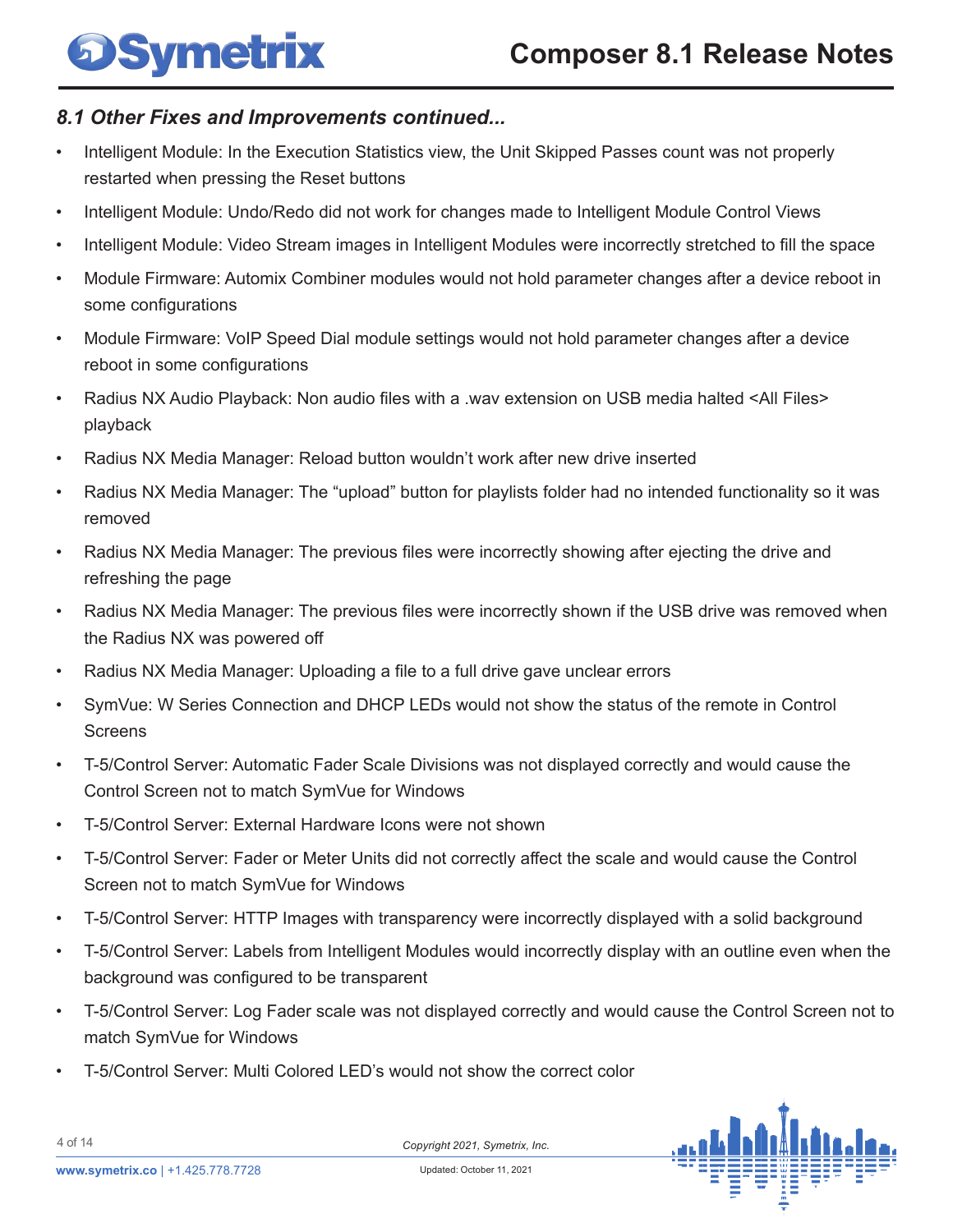### <span id="page-4-0"></span>*8.1 Other Fixes and Improvements continued...*

- T-5/Control Server: Numeric controls used incorrect default font and didn't use custom font
- T-5/Control Server: Numeric controls would not always display the correct font until touched/clicked
- T-5/Control Server: Some controls would not work when configured as an Up/Down on a Control Screen
- T-5/Control Server: The SymVue Logout button was not always displayed
- T-5/Control Server: The Vertical Alignment property was not functioning properly for Drop Down controls
- T-5/Control Server: URL images would not scale properly
- T-5: Fader, Knob and Meter scale used the wrong font
- T-5: For SymVue designs with multiple connected Control Screens, there were various navigation issues if panel security was enabled on only some of the Control Screens
- W Series: Updating firmware on multiple W Series at once could require multiple attempts
- W Series: Assigning a discrete slider with more than 16 steps to the encoder would not function properly
- W Series: Idle Timer was not affected by Preset button presses causing the remote to go into the Idle state too early in some cases
- W1, W3, W4: Two different units with encoders assigned to same control, moved simultaneously show disparate values indefinitely
- W3: Select and Set was not displaying correctly for Radio Button modules
- Other minor fixes and improvements

### *Update Notes*

The xIO Bluetooth Dante Kernel Firmware configuration has been updated to present the correct number of Dante inputs and outputs. This requires manually upgrading the firmware through the xIO Bluetooth unit properties dialog using "xIO4 Kernel V4 2 2.xiobt uxt". You will be warned that the firmware versions have not changed and that the upgrade is not needed. This can be ignored and the upgrade performed anyway. The update may take 5-10 minutes to complete.

### **III) Known Issues**

#### *Issues related to VoIP*

- 1. If a speed dial number is selected as the transfer target, the transfer will complete immediately as a blind transfer.
- 2. Pushing a Composer site file to the device generates a VoIP card log message saying that the location is USA, even if it isn't. This log message is harmless.



5 of 14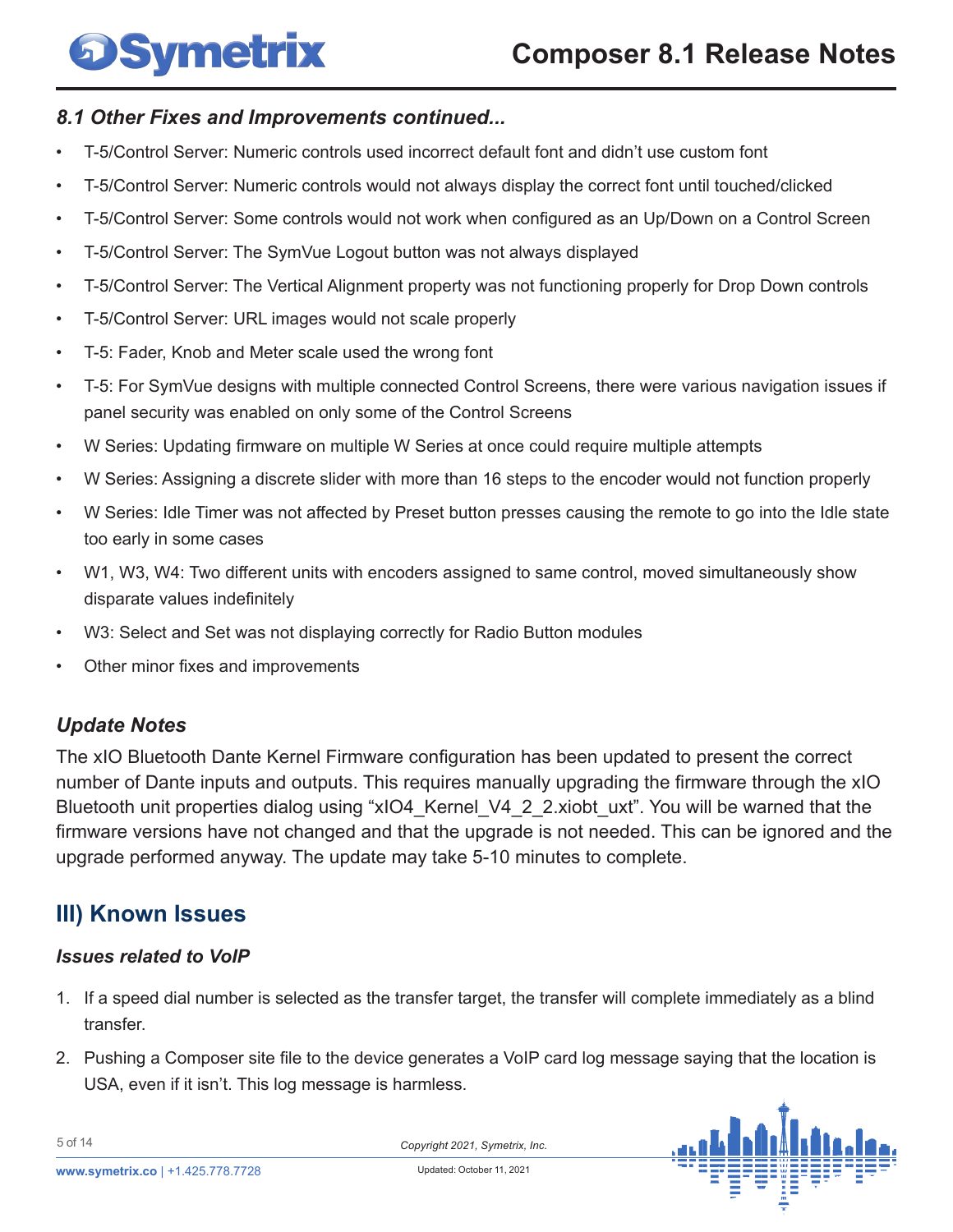## **Composer 8.1 Release Notes**

- 3. When a local conference on a line is active and DTMF digits are pressed locally, the DTMF signals are sent only to the call appearance that most recently joined the conference. When establishing a conference using two call appearances, if it is important for one call appearance to receive DTMF digits (e.g., a conference bridge) then add that call appearance last.
- 4. There may be log messages in the VoIP card Telnet session that are categorized as ERR (error) but do not indicate real errors.
- 5. If a local conference is using the two call appearances on line 2 and the call on the first appearance is ended by pressing that Call/End button, the call on the second appearance is put on hold. Press the appearance 2 Call/End or Hold button to resume this call leg.
- 6. If the DTMF Relay type is changed to SIP INFO (default value is 'Out of Band'), the SIP INFO messages are sent using the configured Transport Type for the line instead of the transport type used for a SIP dialog session for a call, if that is different.
- 7. If the default DTMF Relay type of 'Out of Band' is used, and the DTMF On Time setting is increased from the default value of 150ms, then rapid digit presses can result in dropped digits in the transmitted stream.
- 8. When the Country parameter is set to Australia, the "ringback" and "busy" call progress tones played in the local room differ from the expected tones for that country. When the Country parameter is set to Germany, the "ringback" and "reorder" call progress tones played in the local room differ from the expected tones. When the Country parameter is set to the UK, the "reorder" call progress tone differs from the expected tone. This does not affect any call signaling, it only affects the locally generated sound effects that are played into the local room.
- 9. If the Auto-answer feature is enabled via the Web Admin Page and there is an active call on one call appearance, this call is not placed on Hold when the second call is received on the other call appearance and automatically answered. The original call remains active with 2-way audio and the second call has no audio. For conference room applications Symetrix recommends leaving Auto Answer turned off.
- 10. If the Auto-answer feature is enabled via the Web Admin Page and a call is manually answered and placed on hold within the Auto-answer time window, i.e., before the call is auto-answered, then this held call is resumed automatically.
- 11. If the Reset Web Admin Password button is pressed to set the Web Admin password back to its default value, the setting is not immediately saved. If the system is rebooted it will boot up with the old password. To work around this, modify a setting in the Web Admin to force files to be saved to flash memory after resetting the password.
- 12. A consultative transfer performed by the remote party who called Line 1 of the VoIP card to Line 2 of the same VoIP card will not transfer the call and the initial call will be dropped.
- 13. The VoIP card can indicate that it has registered successfully before the Line 1 or Line 2 "Server Address" field is populated. However, this field is required to place and receive calls.



**DSymetrix**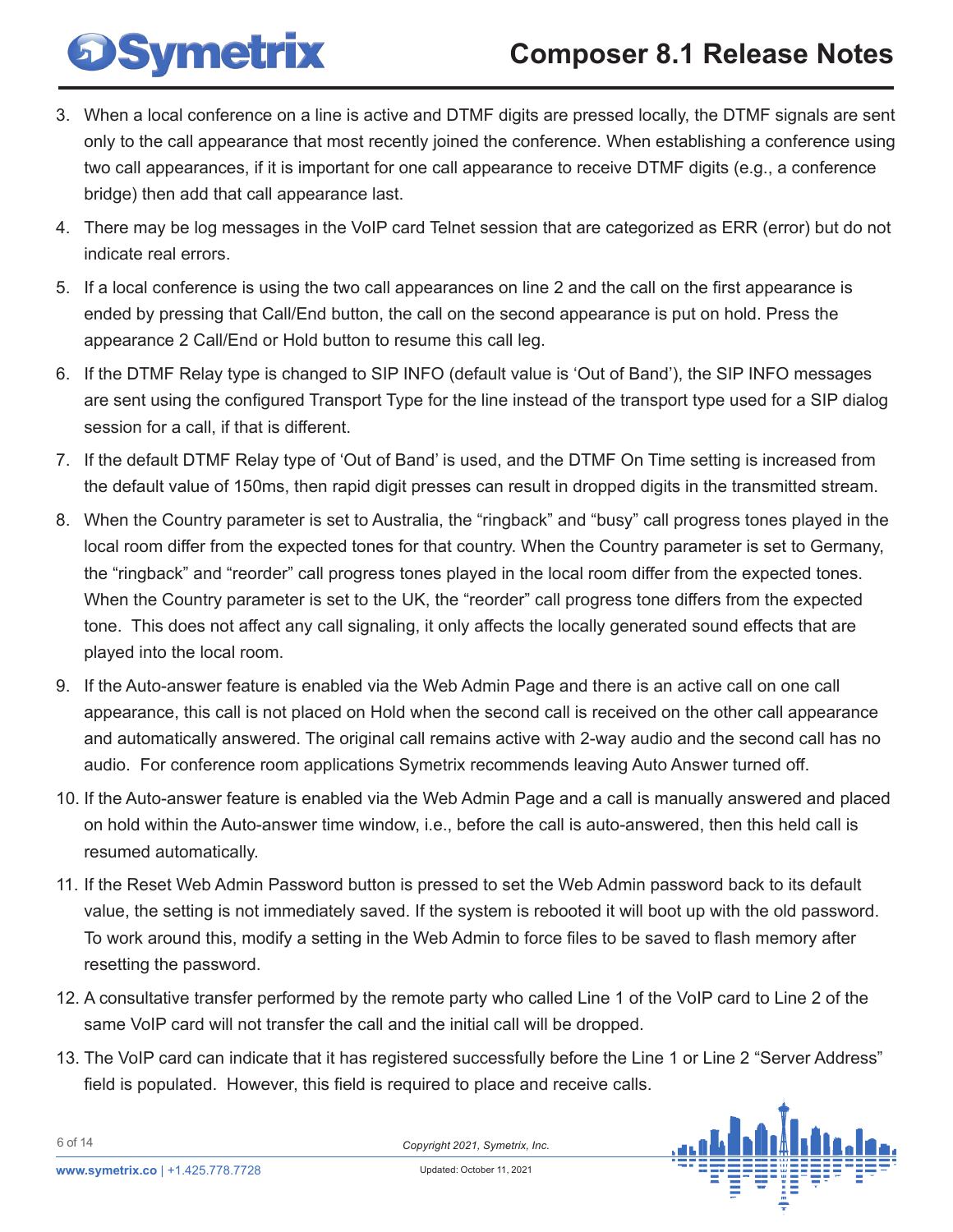## **Composer 8.1 Release Notes**

- 14. The Blind Transfer function where the user completes the transfer without waiting for ringback or an answer from the transfer target is in fact handled similarly to a semi-attended transfer. If the transfer target does not answer the call, the transferee remains on hold.
- 15. A non-standard port number cannot be specified in a direct URI dial string, for example when dialing 1001@10.4.0.156:8325 the destination port of 5060 is used instead of 8325.
- 16. In rare cases, the HTML files used by the Web Admin may not load. Should this happen, refresh the browser to view the Web Admin.
- 17. If the DTMF Relay type is changed to 'In Band' (default value is 'Out of Band'), the duration of transmitted DTMF tones does not match the configured 'DTMF On Time' parameter in the Web Admin when the G.722 codec is used for a call. The actual duration is shorter so the configured duration may need to be increased to work with certain far ends.
- 18. If a firmware upgrade is performed and later a VoIP card is added or swapped, the VoIP card may not contain the correct web admin files. After adding or swapping the VoIP card, a manual firmware upgrade for that unit should be performed.

#### *Other Issues*

**DSymetrix** 

- 19. T-5 and T-5 Glass cannot be downgraded from 8.1 to 8.0. Attempting to do so will result in a screen showing only the Symetrix Logo on the T-5. Simply upgrade to 8.1 to restore full operation of the device. If you need to downgrade a T-5 from 8.1 to 8.0, contact Tech Support for special instructions.
- 20. Units may fail to pass Dante audio when switched vs. redundancy mode is changed. See instructions on how to change this below.
- 21. Composer may fail to locate any devices. In some cases, this may require adjustments to the Windows firewall. Open Windows Firewall > Advanced Settings > Inbound Rules > New Rule. Specify path to Composer81.exe and save rule. Repeat for an Outbound rule. Restart PC.
- 22. Using multiple features that access the external USB drive on Radius NX may compromise performance. Examples include recording, playback, and accessing files via FTP or the Media Manager. Ideally limit the use of these features to one type at a time, or two at most.
- 23. Radius NX USB recordings are limited to 4 GB per file. Longer continuous recordings will be split up.
- 24. Using a low-quality external USB drive for Radius NX recording or playback, may result in poor performance, dropouts, or even a device reset. Only use high quality drives.
- 25. Playlists with non-US characters cannot be edited using the Media Manager. A work-around is to edit them manually using FTP. Similarly, audio files with non-US characters cannot be previewed using the Media Manager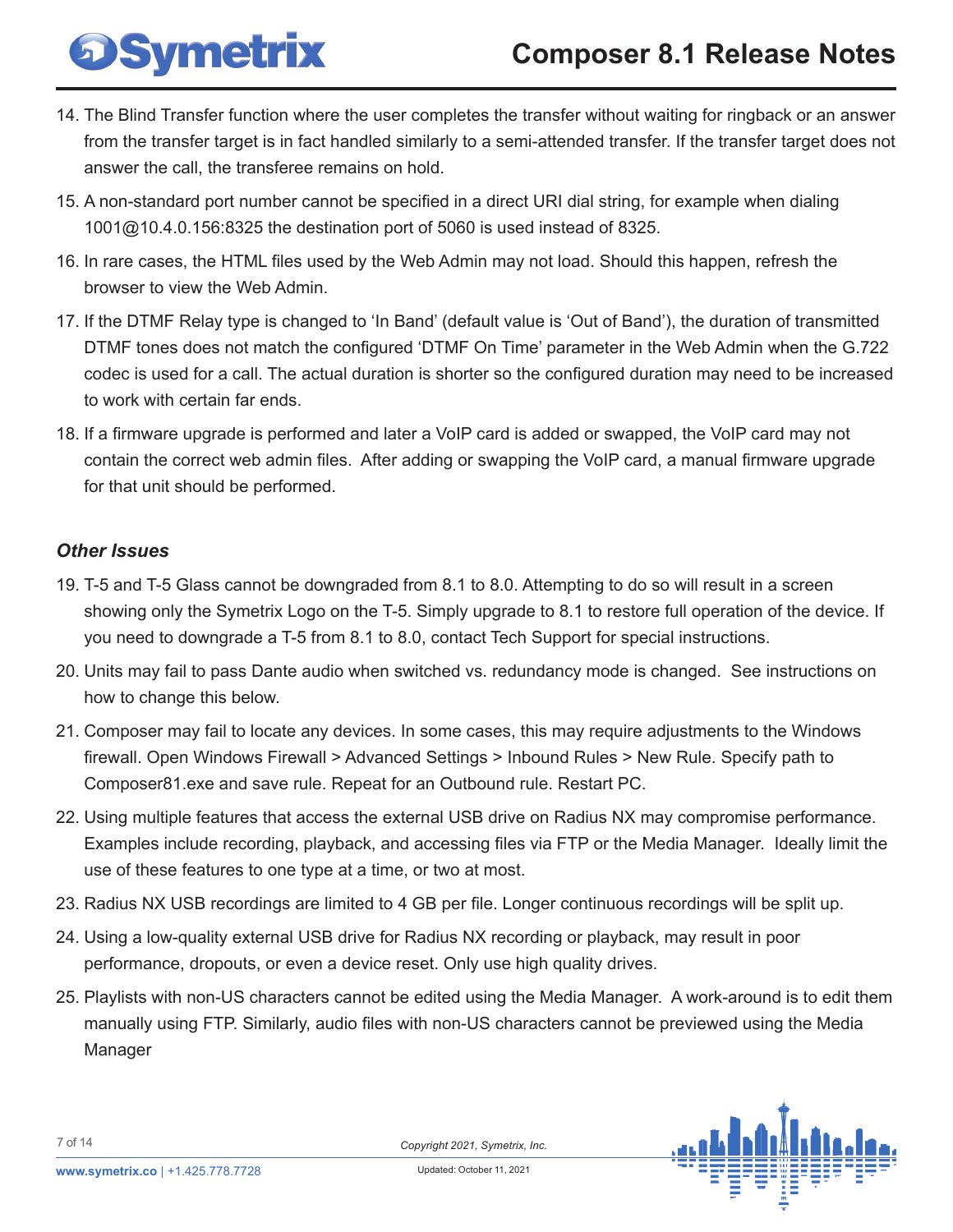## **Composer 8.1 Release Notes**

- 26. When using a preset to mute all devices, Attero Tech and other third party devices may not be muted. Dante transmitters will be muted, so in most cases, they will effectively be muted because they are receiving no audio from Symetrix units.
- 27. When an xIn, xOut, xIO, or third party Dante unit is first attached to the network, it may take up to two minutes to be located by Composer. When it is unplugged, it may still be visible in Composer for up to a minute.
- 28. Some controls in Composer cannot be added to SymVue panels. For a complete list, see the SymVue topic in the Help file.
- 29. Large button matrices in SymVue panels may adversely affect performance.

**DSymetrix** 

- 30. Storing the settings of large matrix modules in more than 100 presets may adversely affect performance.
- 31. Multiple instances of SymVue panels containing Shure microphone diagnostics may adversely affect performance. Minimizing the total number of Shure diagnostic controls opened in SymVue is recommended.
- 32. There may be slight discrepancies in displayed frequencies between SymVue panels and their corresponding control screens. For example, in a British EQ frequency display, if the control screen shows 200.000 Hz, the panel shows 200.002 Hz. These rounding discrepancies are visible due to the very high precision shown in EQ frequencies and should be insignificant since they are generally less than 0.002%.
- 33. For EQ modules that are switchable between Octaves and Q, the SymVue panel will always display the Q value, even though the label may say "Octaves:". The label is created at the time of export and isn't updated if the mode is changed. For best results, leave any filters in Q mode if they need to be exported to SymVue.
- 34. In control screens with background images, it is difficult to wireframe select controls on top of the image since the wireframe dragging may select and move the image. To work around this, first lock the image via the right-click menu. Then hold down the Alt key when wireframe selecting controls.
- 35. n DTMF Decoder modules, the DTMF Sequences cannot be stored in presets. However, they can be stored in settings files, allowing them to be moved from one module to another.
- 36. If a numeric value box is placed in a control screen without its corresponding fader, it may not update properly. The work-around is to include the fader as well.
- 37. If Dante routing or settings are changed via Audinate's Dante Controller software, loss of functionality may result. Changes made from Dante Controller may be in conflict with those made through Composer. For best results, do not reboot the Dante hardware or change settings using Dante Controller. Use it only as a monitoring and troubleshooting tool.
- 38. A maximum of 80 Dante units are allowed in any system. This includes Symetrix and third party devices. If more than 80 are present, you may not be able to locate certain units.

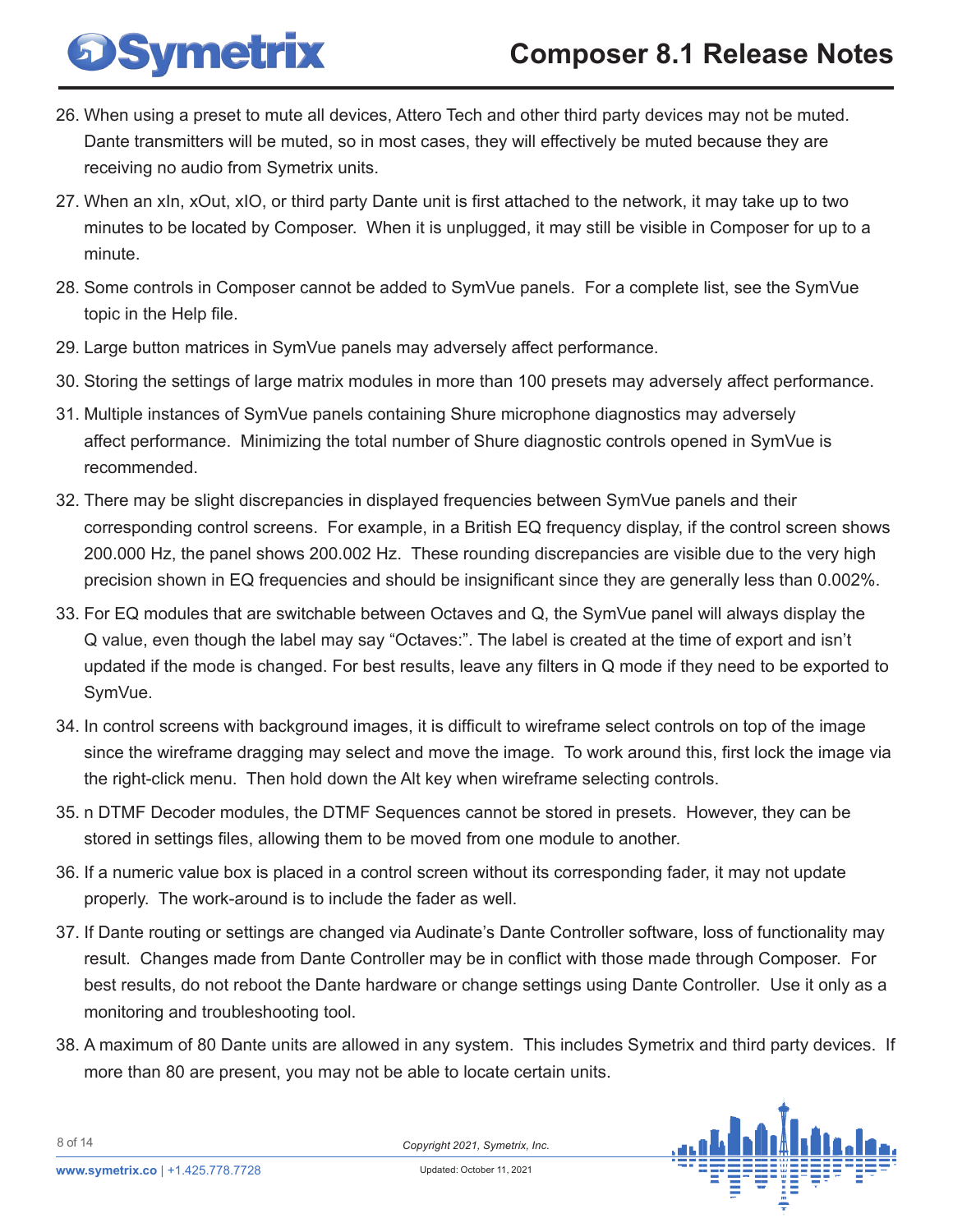<span id="page-8-0"></span>

- 39. In the ARC-WEB dialer, if many speed dials are populated with extremely long strings (thousands of characters total), the dialer may not function. This is unlikely to be an issue with "normal" usage.
- 40. When upgrading the Dante Kernel Firmware for xIO4 devices, the upgrade may report failure when there are large numbers of units on the Dante network. However, the upgrade will actually succeed as verified by the new version number being displayed. To avoid the erroneous message, upgrade each xIO4 unit with only it and a single locating DSP unit on the Dante network.
- 41. Web monitoring may not work properly if certain ad blocker browser extensions are installed. If you are having trouble accessing a unit's web GUI, disable all ad blockers and/or add the unit's IP address to the whitelist.

### **IV) Installation Notes**

If you are upgrading an existing installation that loads a configuration automatically on start-up, the following procedure is recommended:

- **1. Make sure you have a copy of the original site file** (.symx file). If it exists on your local drive, skip to step #2. Otherwise, use your previously installed version of Composer and choose **Hardware->System Manager.** Select the hardware that contains an archived site file and press "Go On-line (Pull from Unit). Follow the prompts to save the archived file to your local drive. Make a note of its location.
- 2. Turn off the automatic configuration load by going to 'Upgrade Firmware', clicking on 'Erase Memory', selecting only 'Stored Site File' and pressing Erase. Repeat for all connected units.
- 3. Upgrade the firmware as described below.
- 4. Re-push your entire site file to the hardware. Open the site file in Composer 8.1 and choose **Hardware- >Go On-line (Push Design to Hardware)** (or press F4).

Following the re-download procedure listed above guarantees that the DSP code running in your hardware is the correct version to work with the new firmware and Composer application code.

Version 8.1 installs to a separate location than from previous versions on your hard drive. Version 8.1 can cohabitate with previous versions of Composer on your PC and will not interfere with their settings. It is important to note, however, that the firmware on the hardware must match the version of Composer that communicates with it. Version 8.1 will only communicate with hardware that is running the firmware released with Version 8.1, etc. If you intend to switch between versions of Composer while using the same hardware, you must remember to change the firmware each time. Composer checks this on download and warns you if a mismatch is detected.

*Copyright 2021, Symetrix, Inc.* Updated: October 11, 2021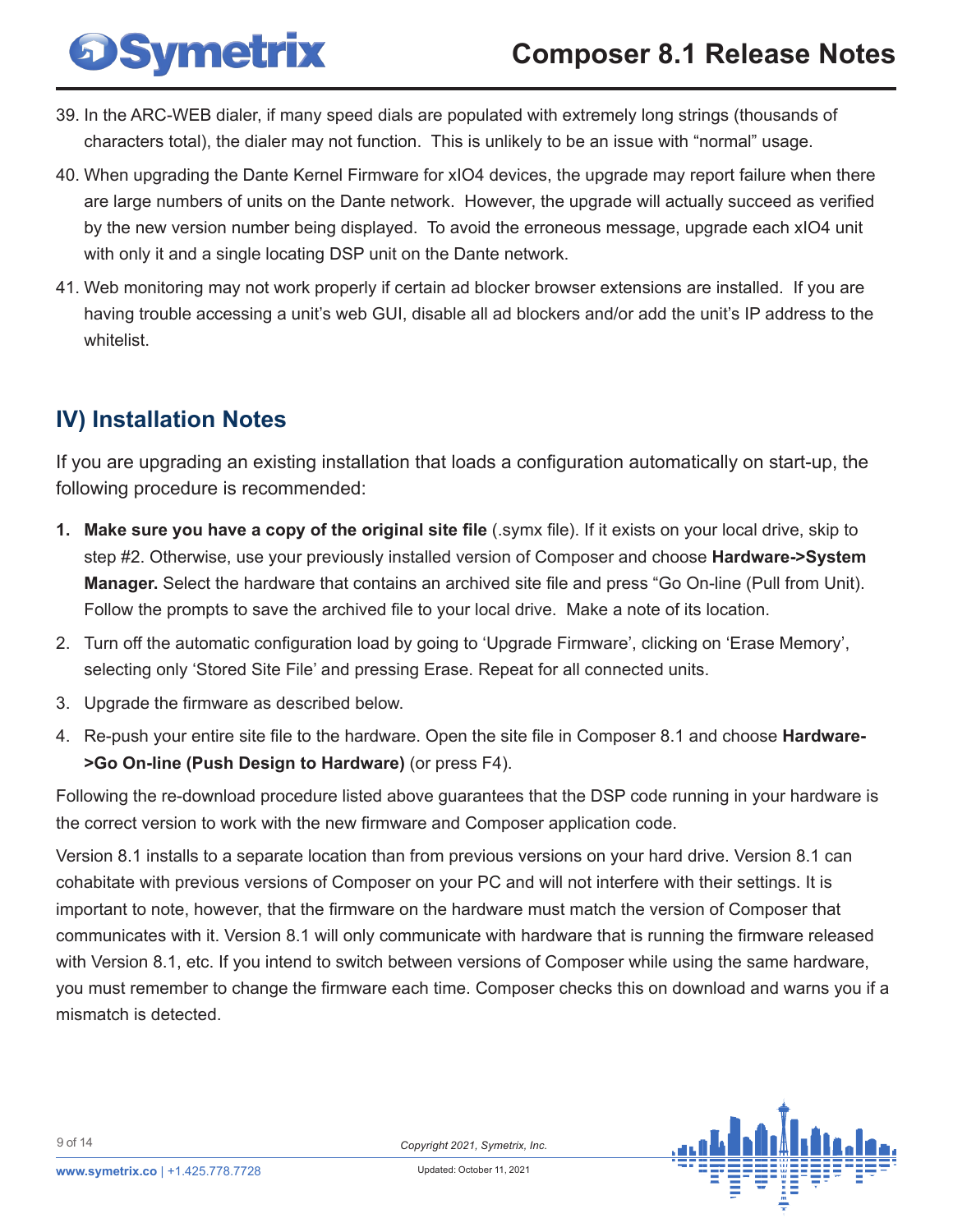### <span id="page-9-0"></span>**V) Upgrading Firmware for 8.1**

**Important:** In order to run Composer version 8.1, the firmware in your hardware devices must be upgraded to the latest version. If you are receiving this software with a new device from the factory, then the firmware versions should already be correct. However, if you are using it with an existing device, then the firmware must be upgraded. (Information about the latest release versions is always available on the Symetrix web site.) When you try to push a design to hardware, the firmware versions will be automatically checked and you will be told if an upgrade is required. The latest firmware is always provided in the Composer installer.

### *Upgrading Firmware using Auto Upgrade*

- 1. Follow the steps under Installation Notes above.
- 2. Install Composer 8.1 using the provided Setup utility. This will copy the necessary firmware files to your hard drive.
- 3. Launch the version of Composer that was just installed.
- 4. Connect your hardware devices as they would be for normal operation. Disconnect or power down all 3rd party audio devices, **especially power amps and speakers,** connected to your device(s) during the upgrade.
- 5. If you already have a site file created with all units to be upgraded in it, open that and skip to step 7. Otherwise create a new site containing all units to be upgraded.
- 6. For each one, locate them on the network using **Hardware->Locate Hardware.**
- 7. Choose **Hardware->Upgrade Firmware.** Press the **Auto Upgrade** button. This will upgrade all units contained in the site.
- 8. If you encounter problems with this procedure or want more control over the upgrade process, try the manual operation procedure below.

### *Upgrading Firmware - manual operation*

- 1. Install Composer 8.1 using the provided Setup utility. This will copy the necessary firmware files to your hard drive.
- 2. Launch the version of Composer that was just installed.
- 3. Connect your hardware devices as they would be for normal operation. Disconnect or power down all 3rd party audio devices, **especially power amps and speakers,** connected to your device(s) during the upgrade.
- 4. Choose **Hardware->System Manager**. Select the **Hardware** tab. If necessary, change the Network Search Parameters to discover your unit(s).



10 of 14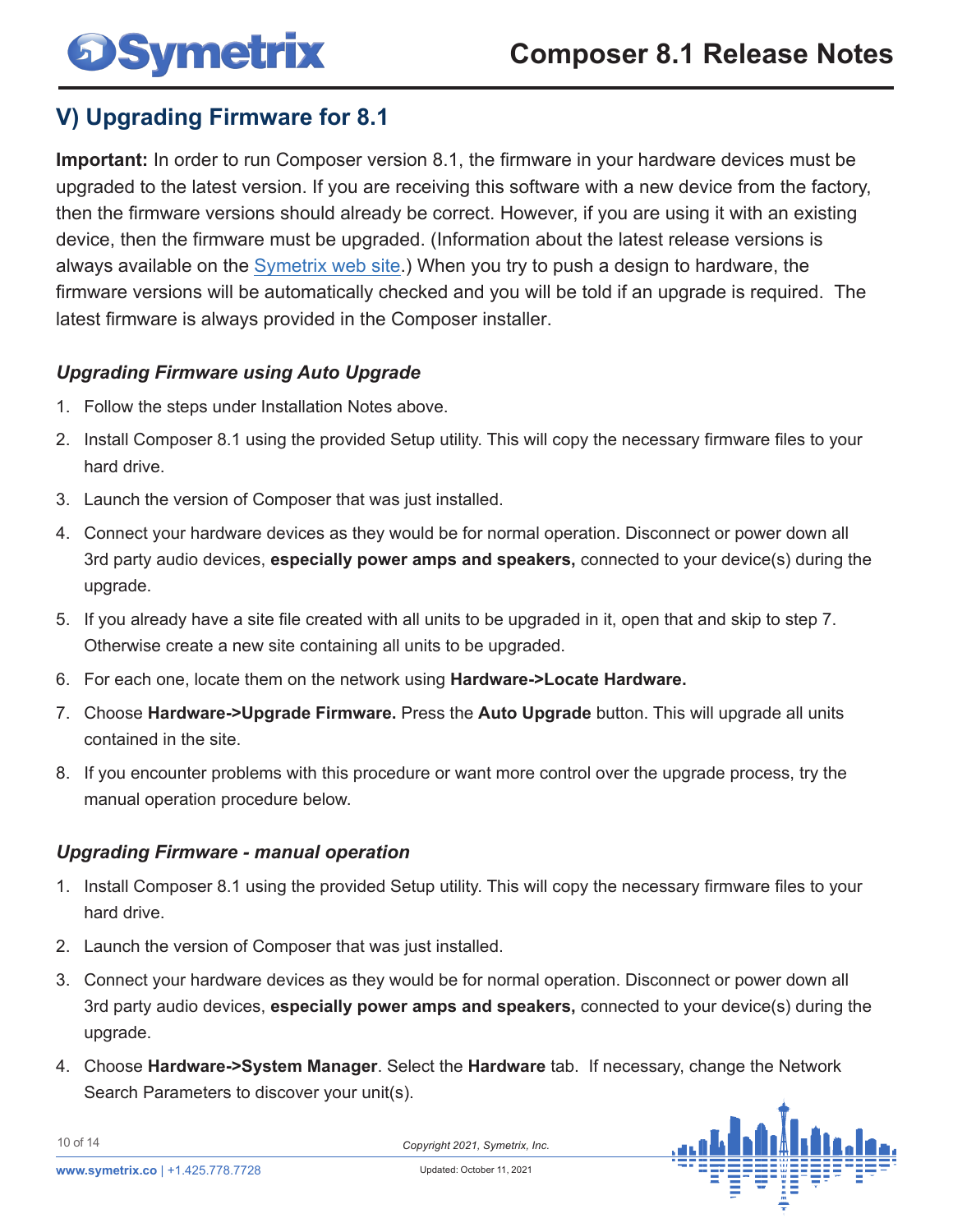- 5. Click the unit to be upgraded and press the **Upgrade Firmware** button.
- 6. Click the **Upgrade** button under Composer Firmware File. An open file dialog will appear allowing you to browse for firmware files. By default it should take you into the C:\Program Files (x86)\Symetrix\Composer 8.1\Upgrade folder. Select the appropriate file and click 'Upgrade'. Close the dialog box.
- 7. If you have more than one device, repeat steps 5-6.

#### *Upgrading firmware for xIn 12, xOut 12, xIn 4, xOut 4, or xIO 4x4 devices*

When you try to push a design to hardware, the firmware versions will be automatically checked and you will be told if an upgrade is required. To upgrade xIn/xOut/xIO device firmware, follow these steps. Follow the steps under Installation Notes above.

- 1. Install Composer 8.1 using the provided Setup utility. This will copy the necessary firmware files to your hard drive.
- 2. Launch the version of Composer that was just installed.
- 3. Connect your xIn/xOut/xIO devices as they would be for normal operation. Each device must be connected to a Dante network that contains at least one Edge, Radius, or Prism unit. This unit will act as the locating unit for the device to be upgraded.
- 4. If you have a site file that contains the locating unit and the xIn/xOut unit(s), open it and skip to 7.
- 5. Create a new site file and add a locating DSP unit and all units to be upgraded.
- 6. For each device to be upgraded, right click on the unit and select **Locate Hardware**. Find the device in the table, click on it, press **Select Hardware Unit** then **Close**.
- 7. Right click on the xIn/xOut/xIO unit and select **Unit Properties.**
- 8. Press the **Upgrade Firmware…** button. Composer will automatically determine if an upgrade is required for the User or Kernel firmware and choose the appropriate version for that version of Composer. To select a custom version, click the Change Version button and select the kernel or user file to be used for the upgrade. *This should only be done under supervision by tech support.* The filename of the upgrade files

will indicate their version. Press the **Upgrade Firmware** button.

9. Repeat steps 7-8 for each device to be upgraded.

#### *Upgrading RS-485 device firmware*

New releases may include new firmware versions for Symetrix RS-485 devices such as the Modular ARC family and ARC-IIe. To upgrade RS-485 device firmware, follow these steps. Follow the steps under Installation Notes above.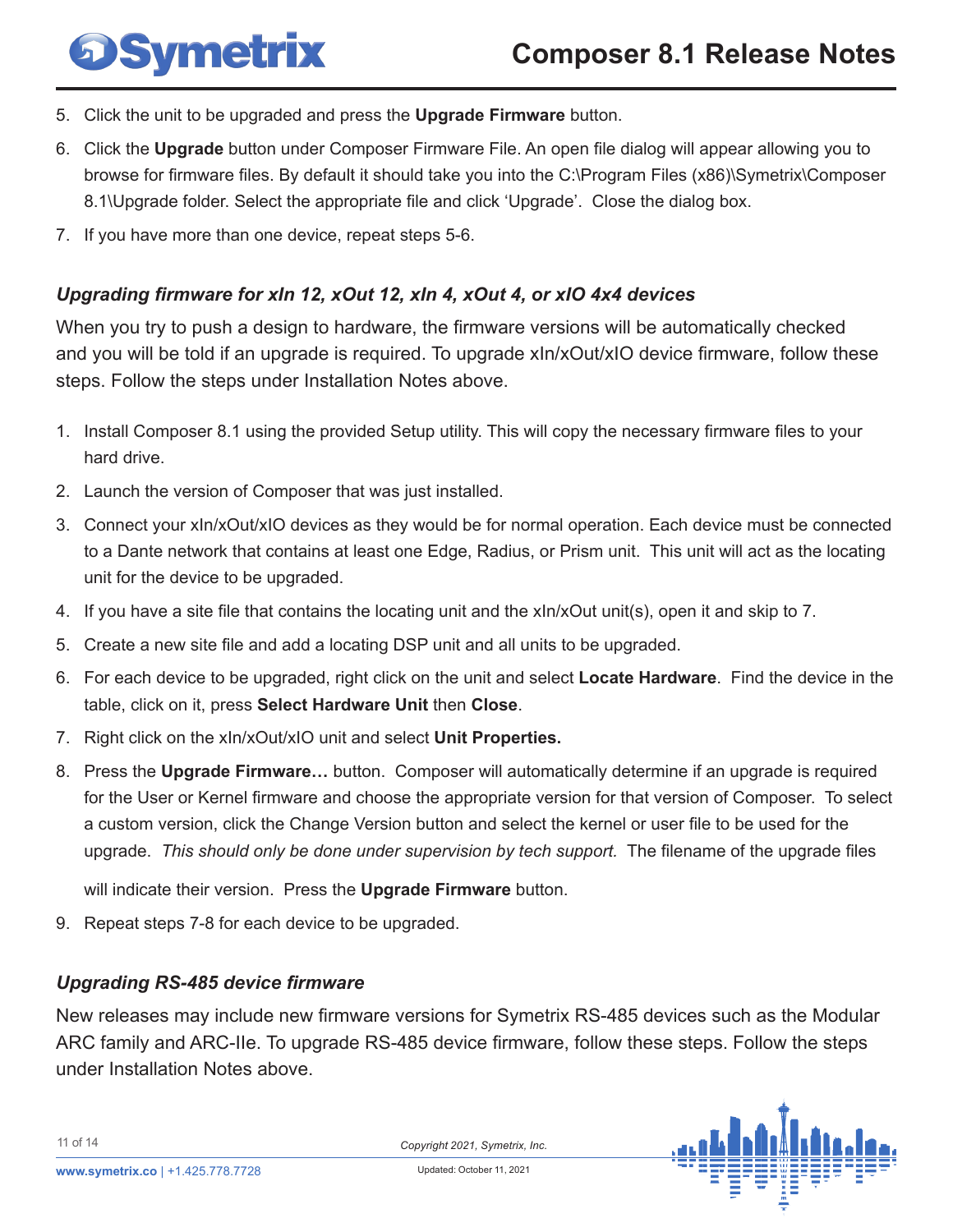

#### *Method 1 – using a site file*

- 1. Install Composer 8.1 using the provided Setup utility. This will copy the necessary firmware files to your hard drive.
- 2. Launch the version of Composer that was just installed.
- 3. Connect your RS-485 devices as they would be for normal operation. RS-485 devices must have unique addresses (set by rotary or DIP switches on the units—see the appropriate hardware Quick Start Guide for more information).
- 4. If you already have a site file created with all units that have RS-485 devices attached, open that and skip to step 6. Otherwise create a new site containing all units that have RS-485 devices to be upgraded.
- 5. Choose Hardware **Hardware->Upgrade Firmware.**
- 6. Choose the unit that has the RS-485 devices attached and select Upgrade ARCs.
- 7. Select the RS-485 device and press the **Upgrade Firmware** button.
- 8. Choose the appropriate firmware file and press 'Open'.
- 9. Repeat steps 7 and 8 for each RS-485 device connected to that unit. If there are RS-485 devices connected to other units, repeat steps 6-9.

### *Method 2 – using the System Manager*

- 1. Install Composer 8.1 using the provided Setup utility. This will copy the necessary firmware files to your hard drive.
- 2. Launch the version of Composer that was just installed.
- 3. Connect your RS-485 devices as they would be for normal operation. RS-485 devices must have unique addresses (set by rotary or DIP switches on the units—see the appropriate hardware Quick Start Guide for more information).
- 4. Choose Hardware **Hardware->System Manager.** Select the **Hardware** tab. If necessary, change the Network Search Parameters to discover your unit(s).
- 5. Click the unit that has the RS-485 devices attached and select Properties.
- 6. Select the **RS-485 Remote Control** tab. Select the RS-485 device and press the **Upgrade Firmware**  button.
- 7. Choose the appropriate firmware file and press 'Open'.
- 8. Repeat steps 6 and 7 for each RS-485 device connected to that unit. If there are RS-485 devices connected to other units, repeat steps 5-7.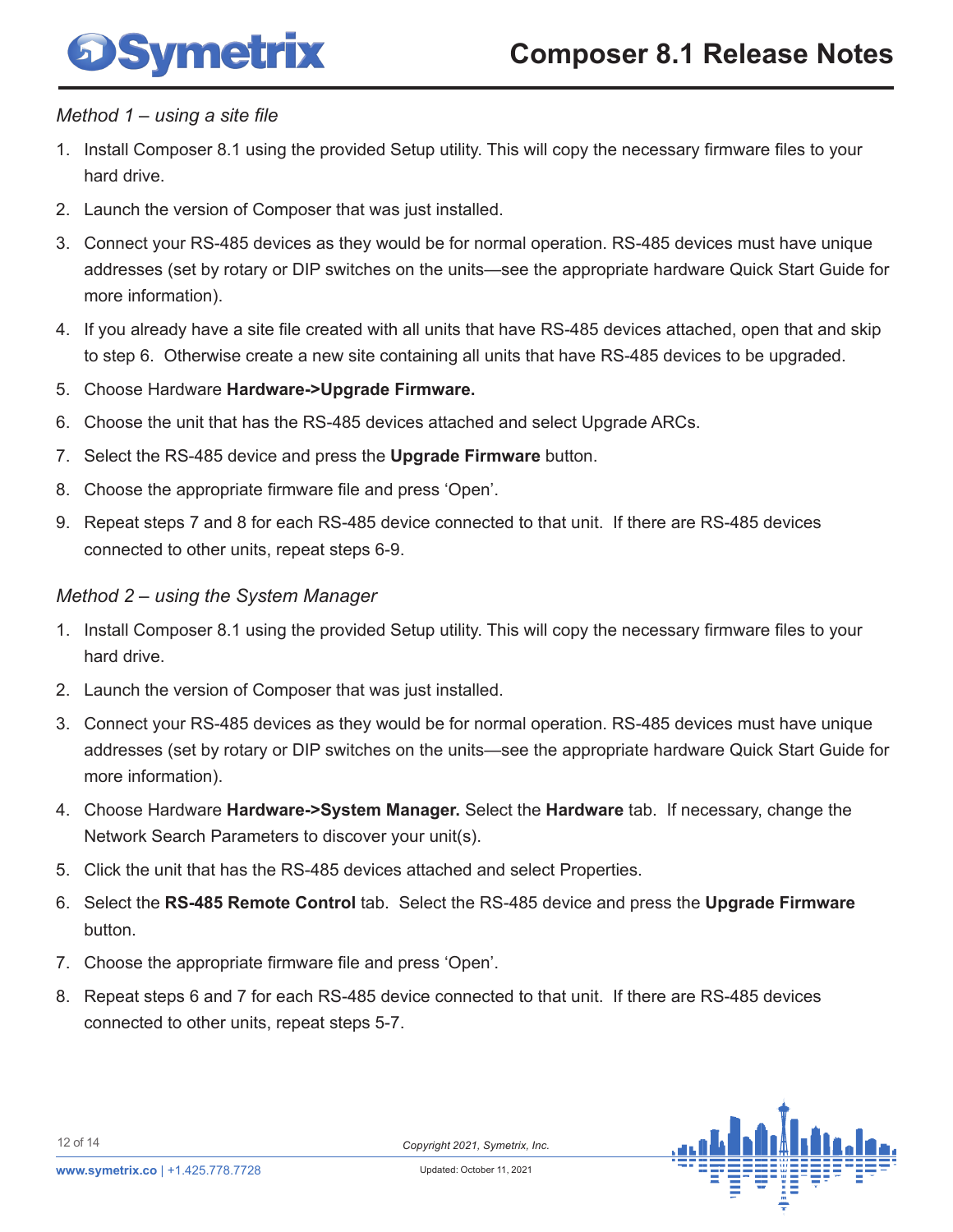### <span id="page-12-0"></span>9, , VVXHV ZLWK 6LWH ¿OHV IURP SUHYLRXV YHUVL

,QYHUVLRQ WKHVLWH¿OH V\P[¿OH IRUPD&WXKZOLVOOKEDHQUDH RSHQ DOO SUHYLRXV YHUVLRQ VLWH ¿OHV LQ YHUVLRQ RU ( **not be readable by previous versions and/or some features may not work properly.**

If you intend to maintain both 8.1 and previous versions on your computer, we recommend the IROORZLQJ JXLGHOLQHV WR PLQLPL]H GLI¿FXOWLHV ZLWK ¿OH

### A. %DFNXSDOOSUHYLRXVGHVLJQ¿OHV

,W LV UHFRPPHQGHG WKDW\RX EDFNXS\RXU YHUVLRQ RU HDUOLF LQVWDOOLQJ9HUVLRQ (YHQLIDOO HOVH JRHV FRPSOHWHO\ZUR UHFUHDWH\RXU ROG VHWXS 1RWH WKDW RQFH\RX VDYH D ¿OH ZLW version, it may no longer be readable in the previous version of Composer.

### B. 'RQ¶W XVH WKH VDPH ¿OH QDPHV IRU 9HUVLRQ GHVLJQ ¿O

If you are going to maintain both versions of the software on your PC, it is highly recommended that you LQFOXGH VRPHWKLQJLQ WKH ¿OH QDPH RI DOO SUHYLRXMLWHZDNVLRROX ZLOO EH DEOH WR WHOO WKH ¿OHV DSDUW LI WKH\ EHFRPH FR PLQJO

Even if you are not going to maintain both versions, it is a good idea to use this practice at least until all your GHVLJQ ¿OHV KDYH EHHQ FRQYHUWHG DQG \RX KDYH IXOO\ HPEUDFH

C. & KRRVH WKH GHIDXOW ORFDWLRQV ZKHQ LQVWDOOLQJ VRIWZ :KHQ\RXLQVWDOODQ\YHUVLRQRI&RPSRVHUVRIWZDUH DOOORZWK ensures that multiple versions will not interfere with each other.

D. 'R QRW XVH YHUVLRQ VRIWZDUH ZLWK SUHYLRXV YHUVLRQ

VRIWZDUH ZLWK YHUVLRQ ¿UPZDUH

7KH YHUVLRQV RIVRIWZDUH DTOMGonly Universition Wound that Waxdesses hardware ZLWK PLVPDWFKHG VRIWZDUH DQG ¿UPZDUH LV WR XSJUDGH WR WKH UHJDUGOHVV RIWKH ¿UPZDUH PLVPDWFK, IWKLV LV QRW WKH FDVH this.